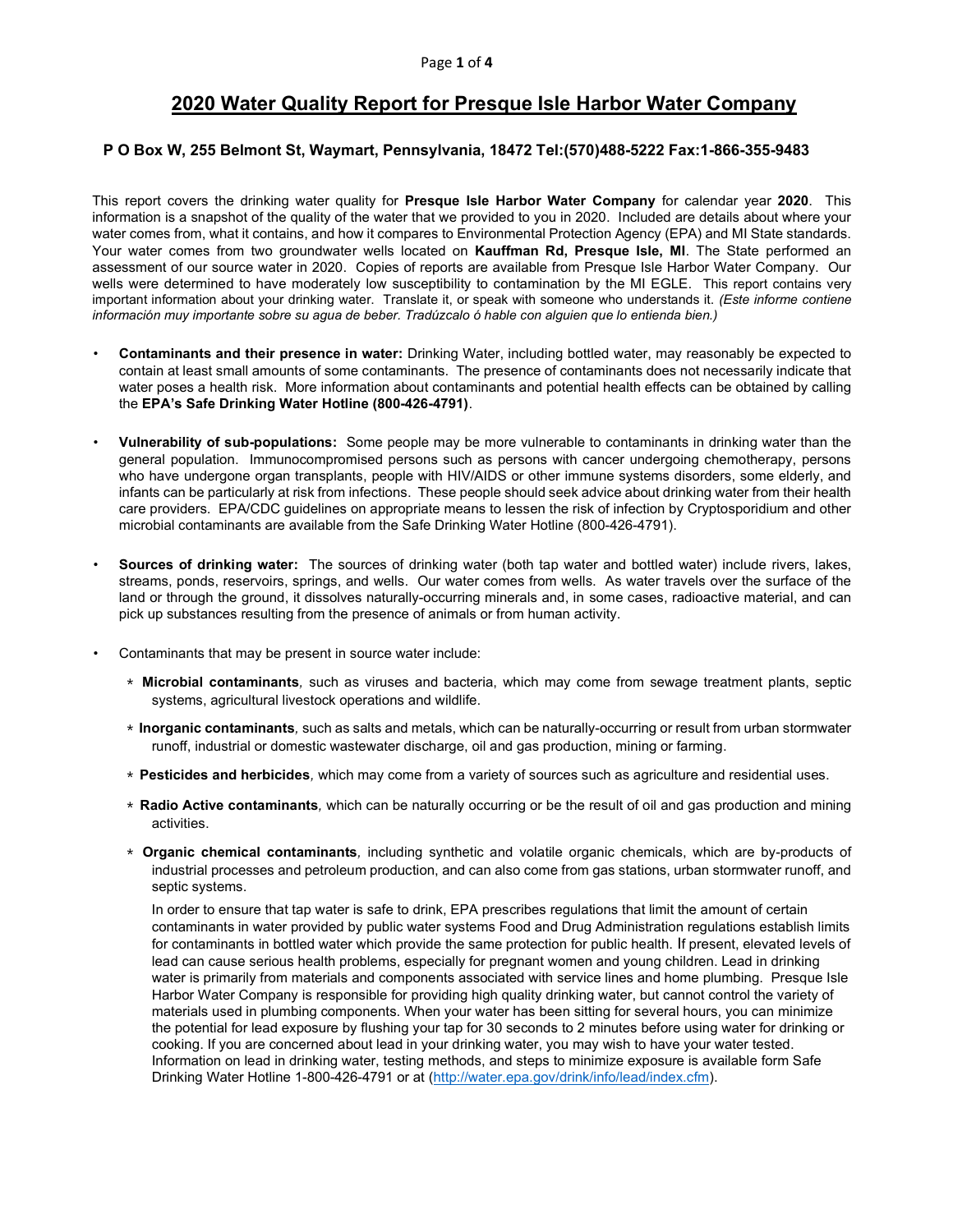## Water Quality Data

The table below lists all the drinking water contaminants that have been detected during the 2020 calendar year or before. The presence of these contaminants in the water does not necessarily indicate that the water poses a health risk. Unless otherwise noted, the data presented in this table is from testing done January 1 – December 31, 2020. The State allows us to monitor for certain contaminants less than once per year because the concentrations of these contaminants are not expected to vary significantly from year to year. All of the data is representative of the water quality, but some are more than one year old.

#### Terms and abbreviations used below:

- Maximum Contaminant Level Goal (MCLG): The level of a contaminant in drinking water below which there is no known or expected risk to health. MCLGs allow for a margin of safety.
- Maximum Contaminant Level (MCL): The highest level of a contaminant that is allowed in drinking water. MCLs are set as close to the MCLGs as feasible using the best available treatment technology.
- Maximum Residual Disinfectant Level (MRDL): The highest level of a disinfectant allowed in drinking water. There is convincing evidence that addition of a disinfectant is necessary for control of microbial contaminants.
- Maximum Residual Disinfectant Level Goal (MRDLG): The level of a drinking water disinfectant below which there is no known or expected risk to health. MRDLGs do not reflect the benefits of the use of disinfectants to control microbial contaminants.
- N/A: not applicable ND: not detectable at testing limit ppb: parts per billion or micrograms per liter ppm: parts per million or milligrams per liter pCi/l: picocuries per liter (a measure of radioactivity). RAA: Running Annual Average
- Action Level (AL): Concentration of a contaminant which, if exceeded, triggers treatment or other requirements a water system must follow.

| <b>Regulated</b><br>Inorganic<br><b>Contaminants</b> | <b>MCL</b> | <b>MCLG</b> | <b>Our Water</b> | <b>Sample Date</b> | <b>Violation</b><br>Yes / No | <b>Typical Source of Contaminants</b>   |
|------------------------------------------------------|------------|-------------|------------------|--------------------|------------------------------|-----------------------------------------|
| Arsenic (ppb)                                        | 10         | 0           | Not Detected     | 06/08/2020         | No                           | Erosion of natural deposits, runoff.    |
| Nitrate (ppm)                                        | 10         | 0.4         | Not Detected     | 06/08/2020         | No                           | Erosion of natural deposits             |
| Nitrite (ppm)                                        |            | 0.05        | Not Detected     | 06/08/2020         | No                           | Erosion of natural deposits             |
| Fluoride (ppm)                                       | 4.0        | 0.1         | 1.2              | 06/08/2020         | No                           | Erosion of natural deposits             |
| Barium (ppm)                                         | 2          | 0.01        | 0.03             | 09/28/2020         | No                           | Erosion of natural deposits, discharge. |

#### Samples Collected at the Well House:

| <b>Chemical</b><br><b>Contaminants</b> | <b>MCL</b> | <b>MCLG</b> | <b>Our Water</b> | <b>Sample Date</b> | <b>Violation</b><br>Yes / No | <b>Typical Source of Contaminants</b> |
|----------------------------------------|------------|-------------|------------------|--------------------|------------------------------|---------------------------------------|
| Pesticides (ppm)                       | 0.005      | 0.001       | Not Detected     | 06/08/2020         | No                           | Pesticide runoff.                     |
| Herbicides (ppm)                       | 0.07       | 0.001       | Not Detected     | 06/08/2020         | No                           | Herbicide runoff.                     |
| Carbamates (ppm)                       | 0.2        | 0.0005      | Not Detected     | 06/08/2020         | No                           | Insecticide runoff.                   |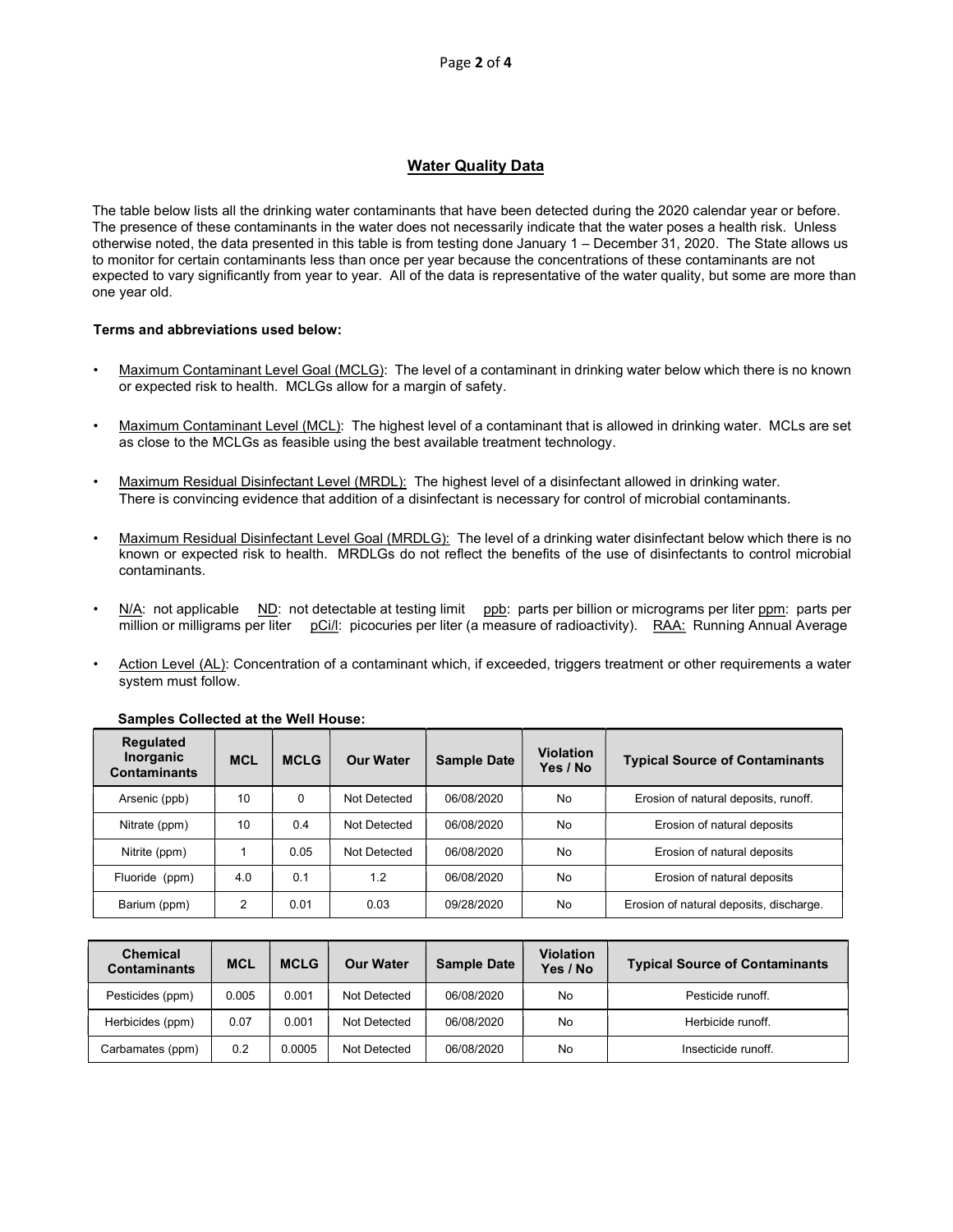| <b>Radionuclides</b> | <b>MCL</b> | <b>MCLG</b> | <b>Our Water</b> | <b>Sample</b><br><b>Date</b> | <b>Violation</b><br>Yes / No | <b>Typical Source of</b><br><b>Contaminants</b> |
|----------------------|------------|-------------|------------------|------------------------------|------------------------------|-------------------------------------------------|
| Radium-226 (pCi/l)   | 2.5        | $\mathbf 0$ | Not Detected     | 09/08/2015                   | No                           | Erosion of natural deposits, runoff.            |
| Radium-228 (pCi/l)   | 2.5        | $\mathbf 0$ | Not Detected     | 09/08/2015                   | No                           | Erosion of natural deposits, runoff.            |
| Gross Alpha (pCi/l)  | 15         | 15 pCi/l    | 2.85             | 07/09/2012                   | No                           | Erosion of natural deposits, runoff.            |

| <b>Unregulated Chemical</b><br>Contaminants <sup>1</sup> | <b>Our Water</b> | <b>Sample Date</b> | <b>Violation</b><br>Yes / No | <b>Typical Source of Contaminants</b> |
|----------------------------------------------------------|------------------|--------------------|------------------------------|---------------------------------------|
| Sodium (ppm)                                             | 41               | 06/08/2020         | N/A                          | Erosion of natural deposits, runoff.  |
| Sulfate (ppm)                                            | 83               | 06/08/2020         | N/A                          | Erosion of natural deposits, runoff.  |
| Chloride (ppm)                                           | 34               | 06/08/2020         | N/A                          | Erosion of natural deposits, runoff.  |
| Iron (ppm)                                               | 0.20             | 06/08/2020         | N/A                          | Erosion of natural deposits, runoff.  |
| Hardness (ppm)                                           | 274              | 0/08/2020          | N/A                          | Erosion of natural deposits, runoff   |

Samples Collected in the Distribution System:

| <b>Contaminants</b><br>Subject to an<br><b>Action Level</b> | <b>Action Level</b> | <b>Our Water</b>             | <b>Sample Date</b> | Number of<br><b>Samples</b><br><b>Above AL</b> | <b>Typical Source of</b><br><b>Contaminants</b>                                                                    |
|-------------------------------------------------------------|---------------------|------------------------------|--------------------|------------------------------------------------|--------------------------------------------------------------------------------------------------------------------|
| Lead $(ppb)^2$                                              | $AL = 15$ ppb       | 1.0 ppb $90th$<br>percentile | 07/31/2019         | None                                           | Corrosion of household<br>plumbing systems; Erosion of<br>natural<br>deposits                                      |
| Copper (ppb) $2$                                            | $AL=1300$ ppb       | 55 ppb $90th$<br>percentile  | 07/31/2019         | None                                           | Corrosion of household<br>plumbing systems; Erosion of<br>natural<br>deposits; Leaching from wood<br>preservatives |

1 90 percent of the samples collected were at or below the level reported for our water.

| <b>Microbial</b><br><b>Contaminants</b> | <b>MCL</b>                                                                                              | <b>MCLG</b> | <b>Positive</b><br><b>Samples</b> | <b>Violation</b><br>Yes / No | <b>Typical Source of</b><br><b>Contaminants</b> |
|-----------------------------------------|---------------------------------------------------------------------------------------------------------|-------------|-----------------------------------|------------------------------|-------------------------------------------------|
| <b>Total Coliform</b><br>Bacteria       | positive monthly sample<br>(5% of monthly samples positive)                                             |             | None                              | No                           | Naturally present in the<br>environment         |
| Fecal Coliform and<br>E. coli           | Routine and repeat samples are<br>total coliform positive, and one is<br>also fecal or E. coli positive | ∩           | None                              | No                           | Human and animal fecal waste                    |

Monitoring and Reporting Requirements: The State and USEPA requires us to test our water on a regular basis to ensure its safety. This is Presque Isle Harbor Water Company monitoring and reporting requirements for 2020. We made a mistake with the CCR delivery last year and the Violation Notice is attached. We will update this report annually and will keep you informed of any problems that may occur through the year as they happen. For more information about your water, or the contents of this report, contact Presque Isle Harbor Water Company at (570) 488-5222. For more information about safe drinking water, visit the USEPA at www.epa.gov/safewater/.

You may also contact the water company via email at chad@pihwtr.com. Thank you and have a great day.